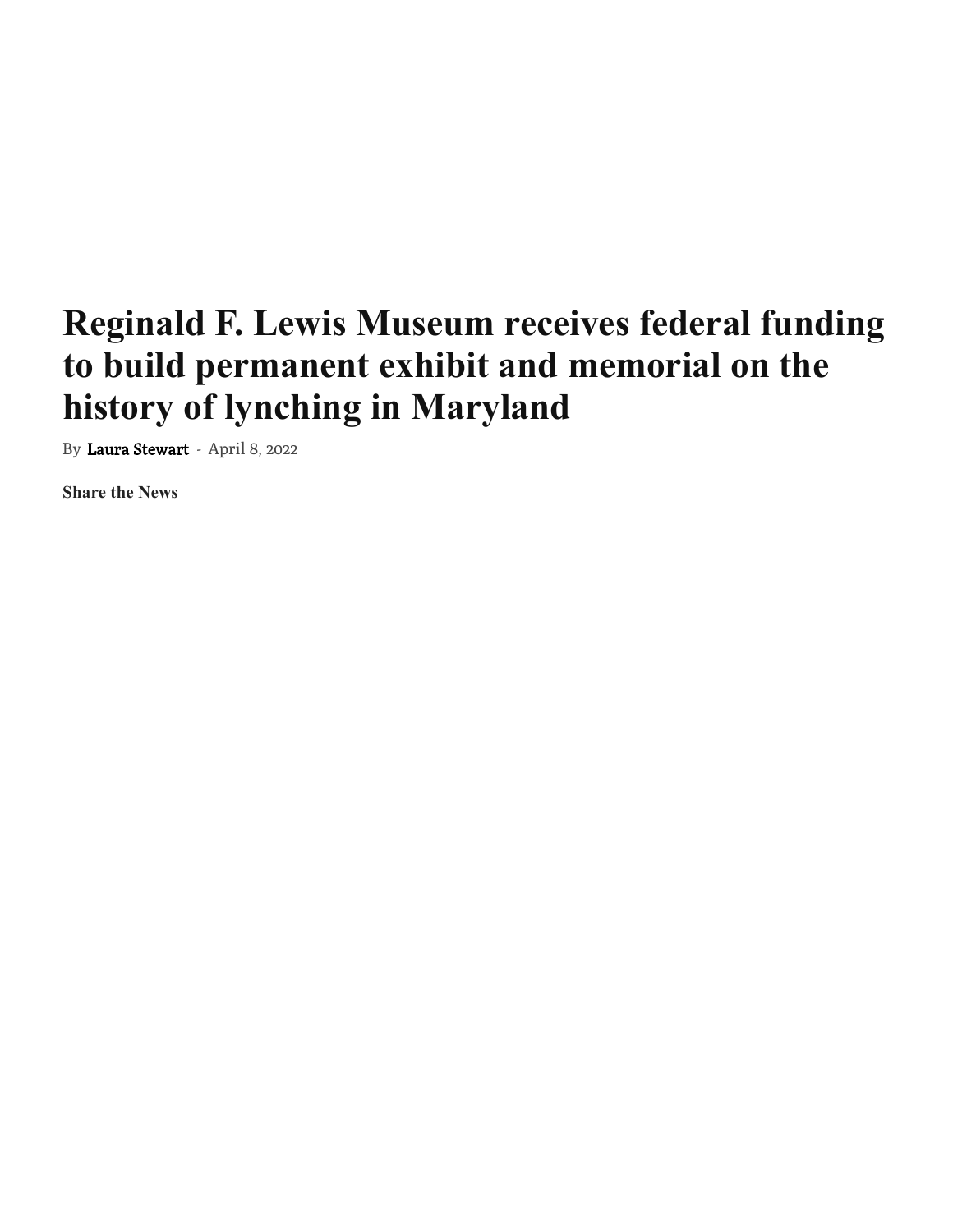

*Senator Chris Van Hollen announces \$650,000 in federal funding for the creation of a permanent exhibit and memorial at the Reginald F. Lewis Museum. Photo via the Reginald F. Lewis Museum/Facebook Live.*

 Senator Chris Van Hollen on Friday visited Baltimore's Reginald F. Lewis Museum to announce \$650,000 in federal funding for the creation of a permanent exhibition on the history of lynching in Maryland and memorial to honor the memories of those whose lives were taken.

 "It's important that we have a permanent exhibit, that we always remember exactly what happened here in Maryland and around the country," Van Hollen said at the press conference.

 "This is a part of Maryland's history and we can't hide from it, we can't shy away from it," Van Hollen said, "We need to confront it in order to make sure that we address all of the issues that are still with us today."

 The announcement comes on the heels of two historic events, Van Hollen noted: the Senate's confirmation of Ketanji Brown Jackson, the first Black woman to sit on the Supreme Court, and the passage of the Emmett Till Antilynching Act, which was signed into law by President Biden last week.

 The antilynching measure – named for Emmett Till, a 14-year-old boy who was abducted, tortured, and killed in 1955 after being accused of whistling at a white woman – designates lynching a hate crime punishable by up to 30 years in prison.

 Terri Lee Freeman, executive director of the Reginald F. Lewis Museum, said that the museum's exhibition will acknowledge that "lynching continues today," she said at the press conference.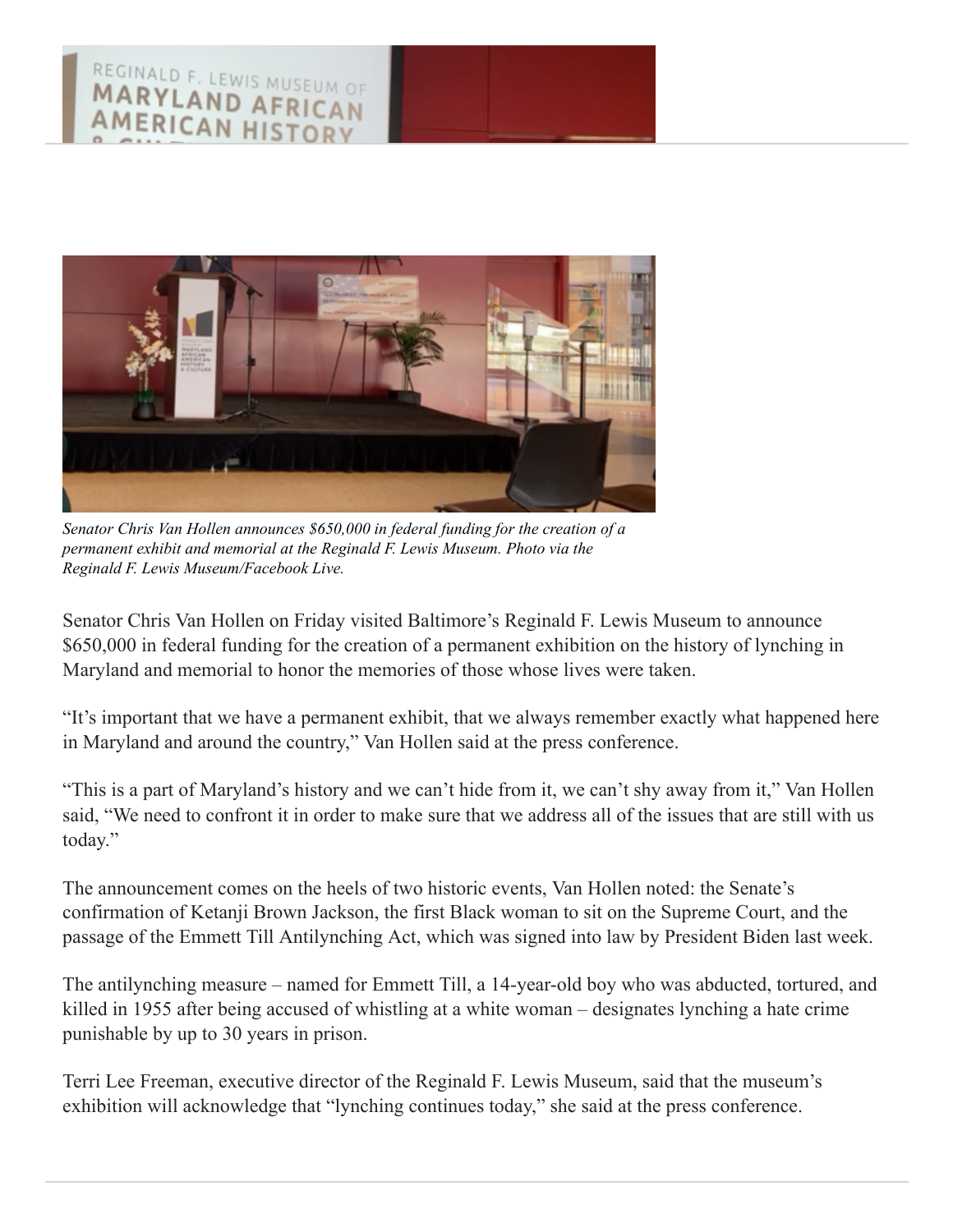"We can think of vigilante violence upon Ahmaud Arbery and Trayvon Martin, and others in recent years, and it's not much different than what we saw in the late 1800s, early 1900s," Freeman said.

The funding will build on the work of the Maryland Lynching Truth and Reconciliation Commission, the

 $(\mathsf{X})$ 

 $\widehat{(\mathsf{x})}$ 



 Dr. David Fakunle, chair of the Maryland Lynching Truth and Reconciliation Commission, highlighted the importance of addressing racial violence.

"It's not just about memorialization, it's not just about preserving history," Fakunle said.

 "It's about making sure we put in the work to make sure the damage that has been happening to Black, brown, and Indigenous communities across the state and around the world is addressed," he said, "Truly addressed, not just acknowledged, not just stated, but addressed, removed, eliminated."

Explore Baltimore Fishbowl